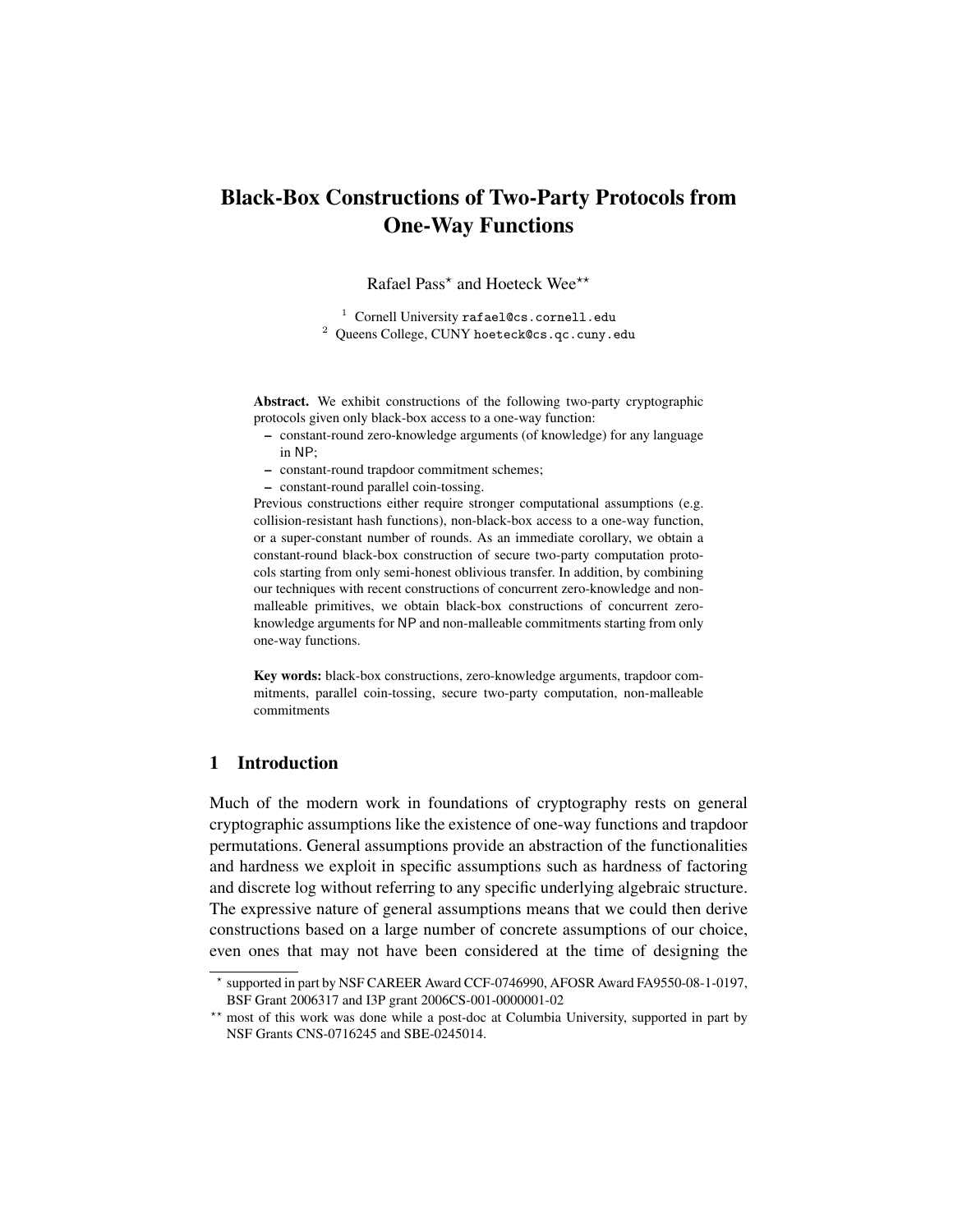protocols. Constructions based on general assumptions may use the primitive guaranteed by the assumption in one of two ways:

- Black-box usage: A construction is black-box if it refers only to the input/output behavior of the underlying primitive; we would typically also require that in the proof of security, we can use an adversary breaking the security of the construction as an oracle to break the underlying primitive (c.f. [39, 27]).
- Non-black-box usage: A construction is non-black box if it uses the code computing the functionality of the primitive.

Motivated by the fact that the vast majority of constructions in cryptography indeed are black-box, a rich and fruitful body of work initiated in [27] seeks to understand the power and limitations of black-box constructions in cryptography, resulting in a fairly complete picture of the relations amongst most cryptographic primitives with respect to black-box constructions. We stress that the general question of whether we can securely realize tasks via black-box access to a general primitive is not merely of theoretical interest. A practical reason is related to efficiency, as non-black box constructions tend to be less efficient due to the use of general NP reductions to order to prove statements in zero knowledge; this impacts both computational complexity as well as communication complexity. As such, non-black box constructions traditionally only serve as "feasibility" results; moreover, the constructions underlying such feasibility results often do not translate readily into "practical" black-box constructions without a recourse to the use of either specific assumptions or additional general assumptions.

Fortunately, a recent line of work has narrowed - and in several cases even closed - the gap between black-box and non-black-box constructions for many cryptographic tasks. A notable example is the work of Ishai et al. [28, 24], which building on the early work of Kilian's [30], provides a black-box construction of secure multi-party protocols that can tolerate any number of static malicious adversaries, assuming only the existence a semi-honest oblivious transfer protocol (which can in turn be based on homomorphic encryption schemes or enhanced trapdoor permutations); the corresponding non-black-box feasibility result was known since the 1980s [21]. Several other works address improvements in efficiency for two-party protocols and multi-party protocols with an honest majority e.g. [12, 34], as well as public-key encryption schemes secure against chosen-ciphertext attacks and variants thereof [9, 37]. In fact, the recent success we have had with black-box constructions of secure protocols seems to hint that there is perhaps no inherent gap between non-black-box "feasibility" results and black-box "practical" constructions for natural cryptographic tasks: that is,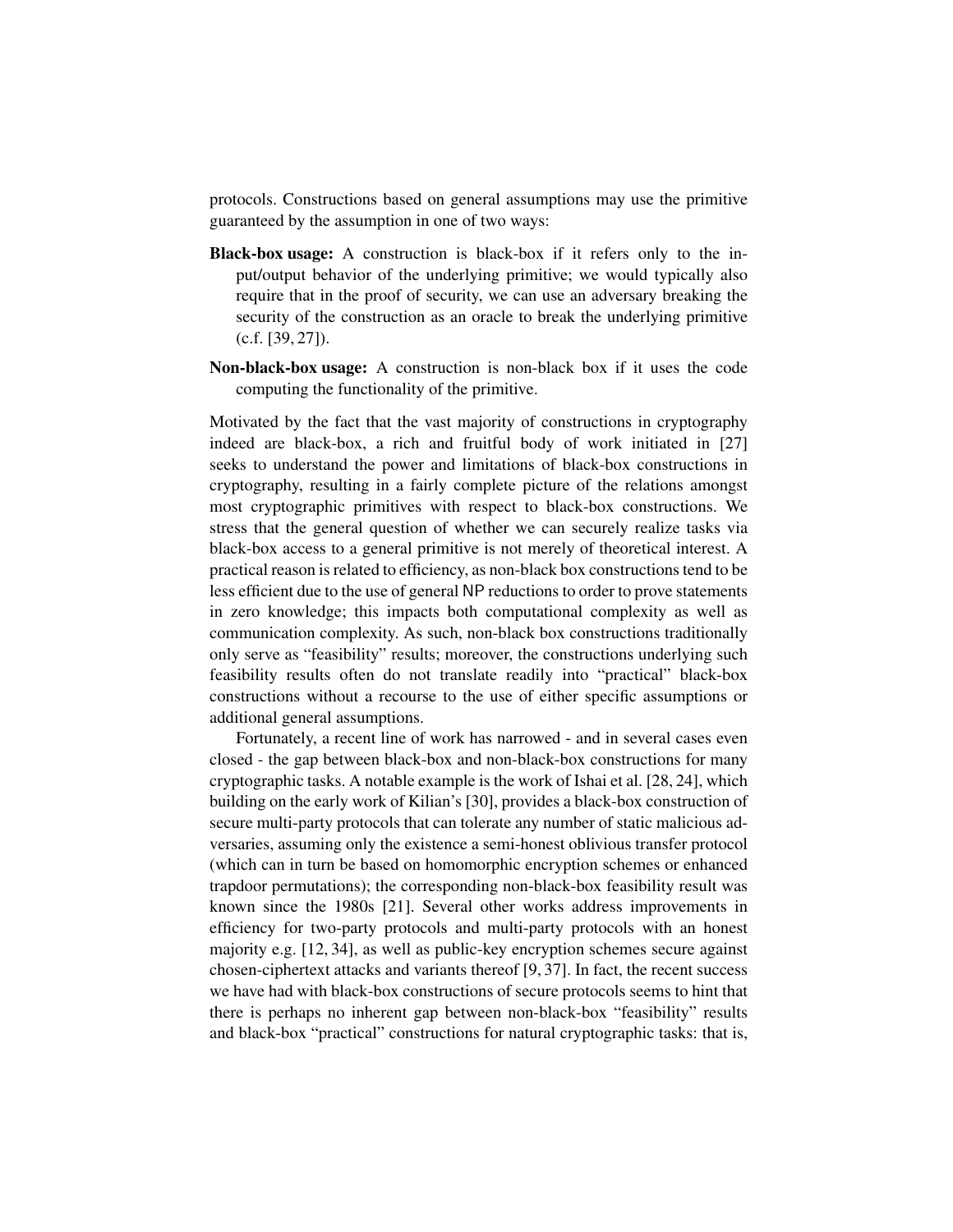any feasibility result may also be realized by a practical black-box construction under the *same* assumptions. If so, this would be a stark contrast to black-box versus non-black-box use of the adversary's code in the proof of security in simulation-based notions of security, for which a gap has been established [20, 1].

Upon closer examination, one notices that while the afore-mentioned black-box constructions of secure protocols do improve on the efficiency of previous non-black-box constructions as measured in terms of computational and communication complexity, most (except for [12]) do not match the round complexity of existing non-black-box constructions. Indeed, there are several fundamental constant-round two-party cryptographic tasks, notably zero-knowledge arguments for NP for which we do know how to realize via non-black-box usage of a one-way function [16], but existing black-box constructions either require a super-constant number of rounds or stronger assumptions [21, 19]. This raises the following intriguing question:

Is there an inherent trade-off between round complexity and either efficiency or computational assumptions in realizing these two-party cryptographic tasks?

Put differently, if we require a constant-round zero-knowledge argument system, must we necessarily turn to a non-black-box construction (thereby incurring a loss in efficiency) or use collision-resistant hash functions (a stronger assumption)? Interestingly, the Feige-Shamir zero-knowledge arguments [16] constitute one of the earliest examples of non-black-box constructions; the same work also presents a non-black-box construction of constant-round trapdoor commitments from one-way functions, for which there is again a gap with respect to existing black-box constructions. Other related tasks with a similar gap include parallel coin-tossing from one-way functions, and secure two-party computation from semi-honest oblivious transfer. In each of these cases, constant-round nonblack-box constructions are known [33, 43, 21], whereas existing black-box constructions either *additionally* assuming collision-resistant hash functions or constant-round statistically hiding commitments [19, 13, 33, 34] (which we know cannot be realized via black-box access to a one-way function  $[25, 42]^3$  or by considering protocols with super-constant number of rounds. We summarize these prior results in Figure 1.

<sup>&</sup>lt;sup>3</sup> This is true even if we allow black-box access to semi-honest oblivious transfer, by observing that the impossibility result in [25] extends to enhanced trapdoor permutations with which we could realize constant-round semi-honest oblivious transfer [15].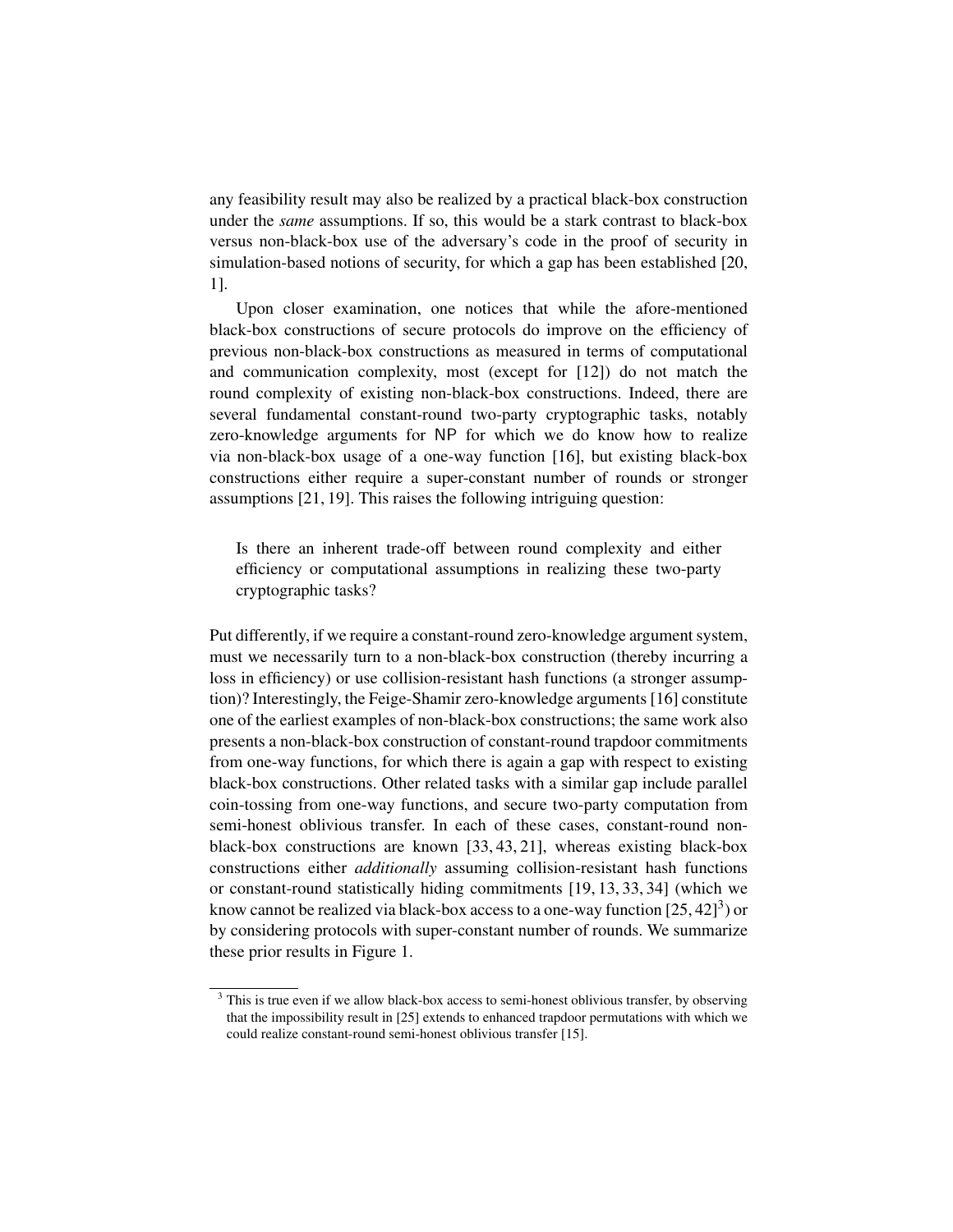| cryptographic task                      | black-box OWF  |                    | non-black-box OWF |                    | black-box SHC |                    |
|-----------------------------------------|----------------|--------------------|-------------------|--------------------|---------------|--------------------|
| zero-knowledge argument                 | $\omega(1)$    | $\lceil 22 \rceil$ | O(1)              | [16]               | O(1)          | [19]               |
| trapdoor commitments $(m \text{ bits})$ | $\tilde{O}(m)$ | [13]               | O(1)              | [16]               | O(1)          | [13]               |
| coin-tossing $(m \text{ coins})$        | O(m)           | $\lceil 3 \rceil$  | O(1)              | $\lceil 33 \rceil$ | O(1)          | $\lceil 33 \rceil$ |

Fig. 1. Round complexity of existing constructions of several cryptographic tasks from one-way functions (OWF) and constant-round statistically hiding commitments (SHC). Here  $\tilde{O}(\cdot)$  hides savings of multiplicative factors that are logarithmic in the security parameter. The trapdoor commitment with  $\tilde{O}(m)$  rounds from black-box OWF is obtained by combining the [13] protocol with Blum's coin-tossing protocol [3].

Our results. In this work, we answer the afore-mentioned question negatively: we present black-box constructions of constant-round zero-knowledge arguments for NP and several other two-party functionalities under the minimal assumption of one-way functions:

Theorem 1 (informal). *There exist black-box constructions of constant-round zero-knowledge arguments (of knowledge) for* NP*, constant-round trapdoor commitments and constant-round parallel coin-tossing, starting from any oneway function.*

We stress that reducing the computational assumptions for these cryptographic protocols from collision-resistant hash functions to one-way functions is important also in practice; recent attacks on the popular MD4, MD5 and SHA1 hash functions demonstrate that achieving collision-resistance in the heuristic sense is much harder than achieving one-way'ness.

The above constructions may be modified to achieve security against adaptive corruptions in the stand-alone model (c.f. [5]) while maintaining constant round complexity. This improves on the early work of Beaver [2], who provided constructions assuming hardness of factoring. The idea is to have the receiver in the commitment scheme from [13] (which we observe to be adaptively secure) commit to its challenge using our trapdoor commitment scheme.

*Secure two-party computation.* A series of recent work [28, 34, 24, 10, 29] (building on [30]) provided a black-box construction of secure two-party protocols starting from semi-honest oblivious transfer. The resulting protocol has constant round complexity assuming a constant-round parallel coin-tossing protocol. The following result then follows as an immediate corollary of our coin-tossing protocol: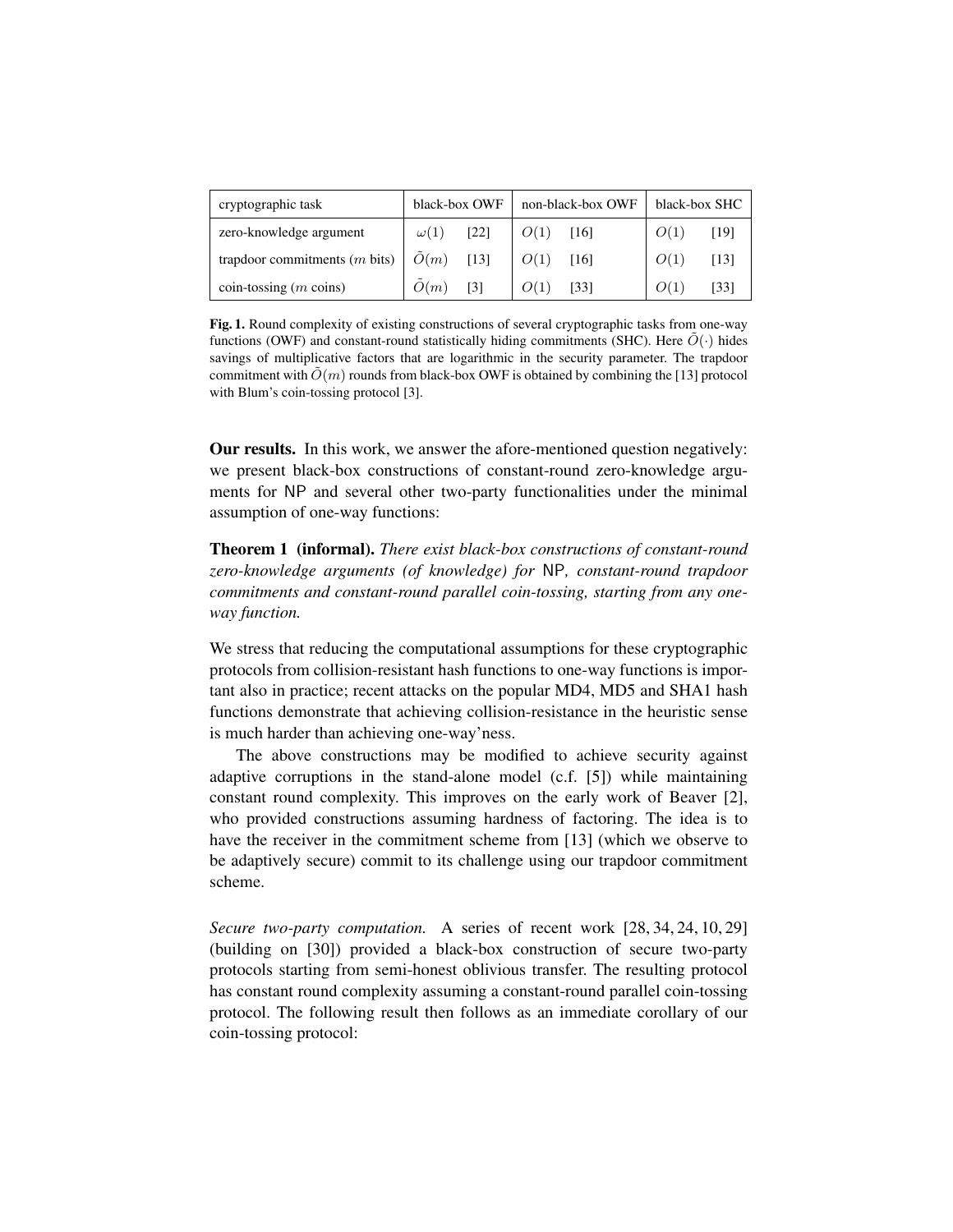Theorem 2 (informal). *There exists a black-box construction of constantround secure two-party computation protocol with respect to static malicious adversaries, starting from any constant-round oblivious transfer protocol secure against static semi-honest adversaries.*

This result also extends to any constant number of parties, while preserving constant round complexity. We point out that in concurrent work, Choi et al. [10] established an analogous statement for adaptive corruptions, using as a building block our trapdoor commitment schemes tolerating adaptive corruptions.

*Additional constructions.* Combining our techniques with previous work, we also obtain black-box constructions of concurrent zero-knowledge arguments and non-malleable commitments from one-way functions:

Theorem 3 (informal). *There exist black-box constructions of the following cryptographic protocols starting from any one-way function:*

- *concurrent zero-knowledge arguments for* NP *with* c log n *rounds for any super-constant function*  $c(\cdot)$ *;*
- *non-malleable commitments with* O(log n) *rounds, and concurrent nonmalleable commitments with* O(n) *rounds.*

The concurrent zero-knowledge argument system follows readily from modifying the challenge-response preamble in our stand-alone zero-knowledge argument system in the manner of [38, 36]. The non-malleable commitment scheme requires substantially more work, combining ideas from our standalone zero-knowledge argument system, an encoding scheme from [9] along the messaging scheduling and analysis from [14, 32].

# 2 Overview of our constructions

We begin with our overview of our constant-round zero-knowledge arguments and trapdoor commitment schemes, which are obtained by applying a compiler to challenge-response protocols with a certain structure.

Challenge-response protocol. Consider a 3-round challenge-response protocol, say between a prover and a verifier with possibly a common input, with the following structure: In the first round, the prover commits to values  $v_1, \ldots, v_k$  (bit by bit, in parallel). The verifier responds with a random challenge  $e \in \{0,1\}^k$ , and the prover responds by opening to some subset of bits in each value  $v_1, \ldots, v_k$ . Then verifier then decides whether to accept or reject.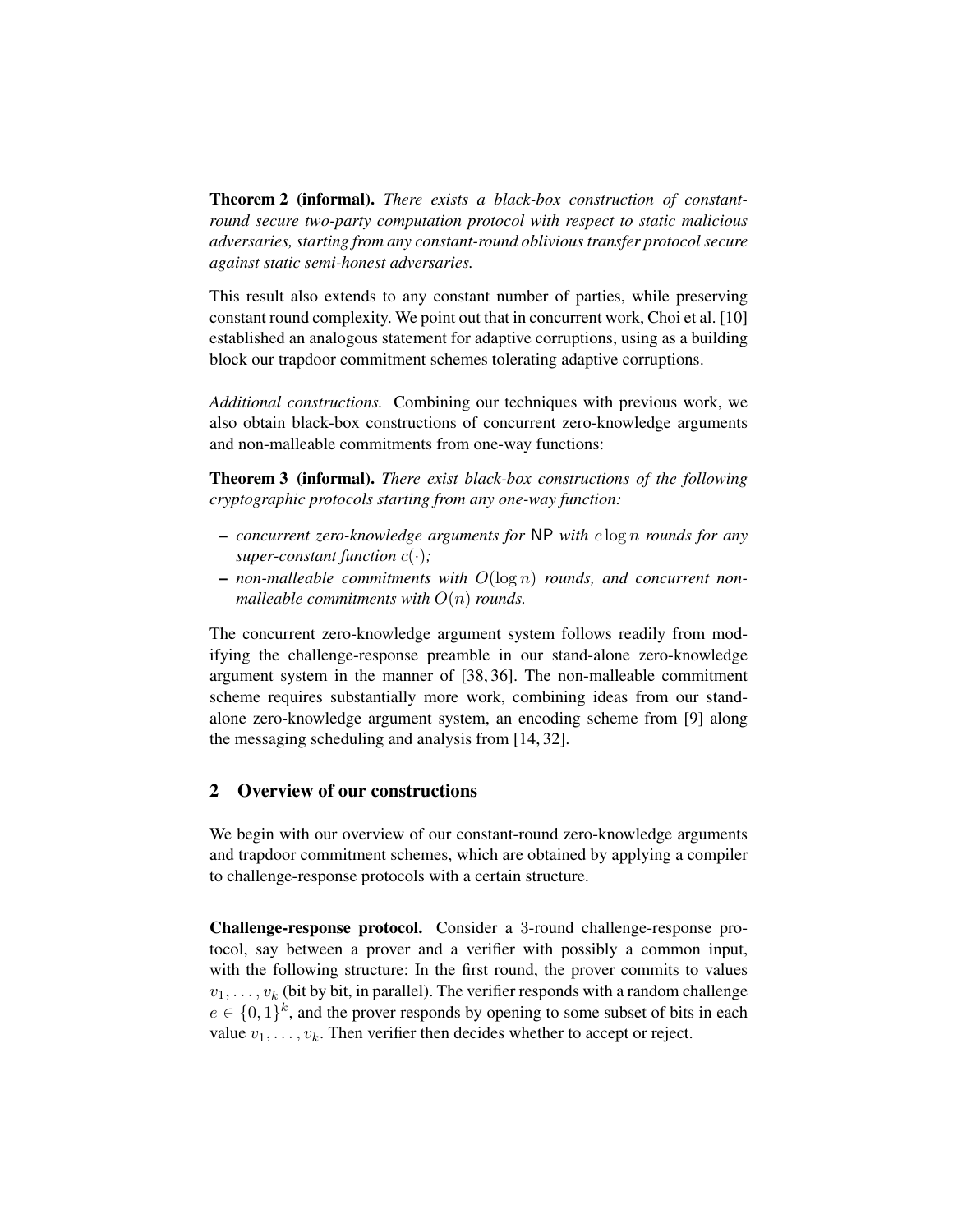- SPECIAL SOUNDNESS: For every message in the first round, there exists at most one "easy challenge"  $\tilde{e}$  that allows the prover to cheat. For a language, cheating means convincing the verifier to accept a NO instance; for a commitment scheme, cheating means generating an accepting commit phase transcript that can be opened to two different values. Moreover, we require that the "easy challenge" is efficiently recoverable in the following sense: there is an efficient procedure that given the values  $v_1, \ldots, v_k$  (along with the common input), outputs a string  $\tilde{e}$  such that if an easy challenge exists, it must equal  $\tilde{e}$ .
- LOOK-AHEAD SIMULATION: Roughly speaking, this condition says simulation is easy if we can look ahead and obtain the verifier's challenge e. For a language, this condition stipulates that the protocol is special honest-verifier zero-knowledge [11]: we require that the simulator on input any fixed verifier's challenge e generates an "honest-looking" transcript. Here, honest-looking means computationally indistinguishable from an honest prover-verifier interaction wherein the verifier always sends e. For a commitment scheme, this condition stipulates that there exists a simulator that on input any fixed verifier's challenge  $e$  generates an "honest-looking" transcript of the commit phase that can be later opened to any value  $v$ . Here, honest-looking means computationally indistinguishable from an honest commitment and opening to the value  $v$  wherein the verifier always sends  $e$ in the commit phase.

**The compiler.** We have the verifier commits to its challenge  $e$  in advance before running the challenge-response protocol. Indeed, this approach was adopted in [19, 17] for zero knowledge, and in [13] for trapdoor commitments. The difficulty is that we do not know how to guarantee soundness as there could be a malleability attack (specifically, we do not know how to rule out the possibility that after seeing the verifier's commitment to e, the cheating prover could send some carefully crafted commitments that can be open to a valid accepting response once the verifier opens the commitment to e). This problem can be circumvented in one of three ways:

- Have the verifier commit using a *perfectly hiding* commitment scheme and the prover use a *statistically binding* commitment scheme [19, 13].
- Have the verifier commit using a *trapdoor* commitment scheme and the prover use a *statistically binding* commitment scheme (implicit in [33, 38,  $41, 23]$ <sup>4</sup>).

<sup>&</sup>lt;sup>4</sup> In these works (specifically, the protocols based on one-way functions), the verifier commits to its challenge  $e$ , and to reveal the challenge, it sends the string  $e$ , along with a zero-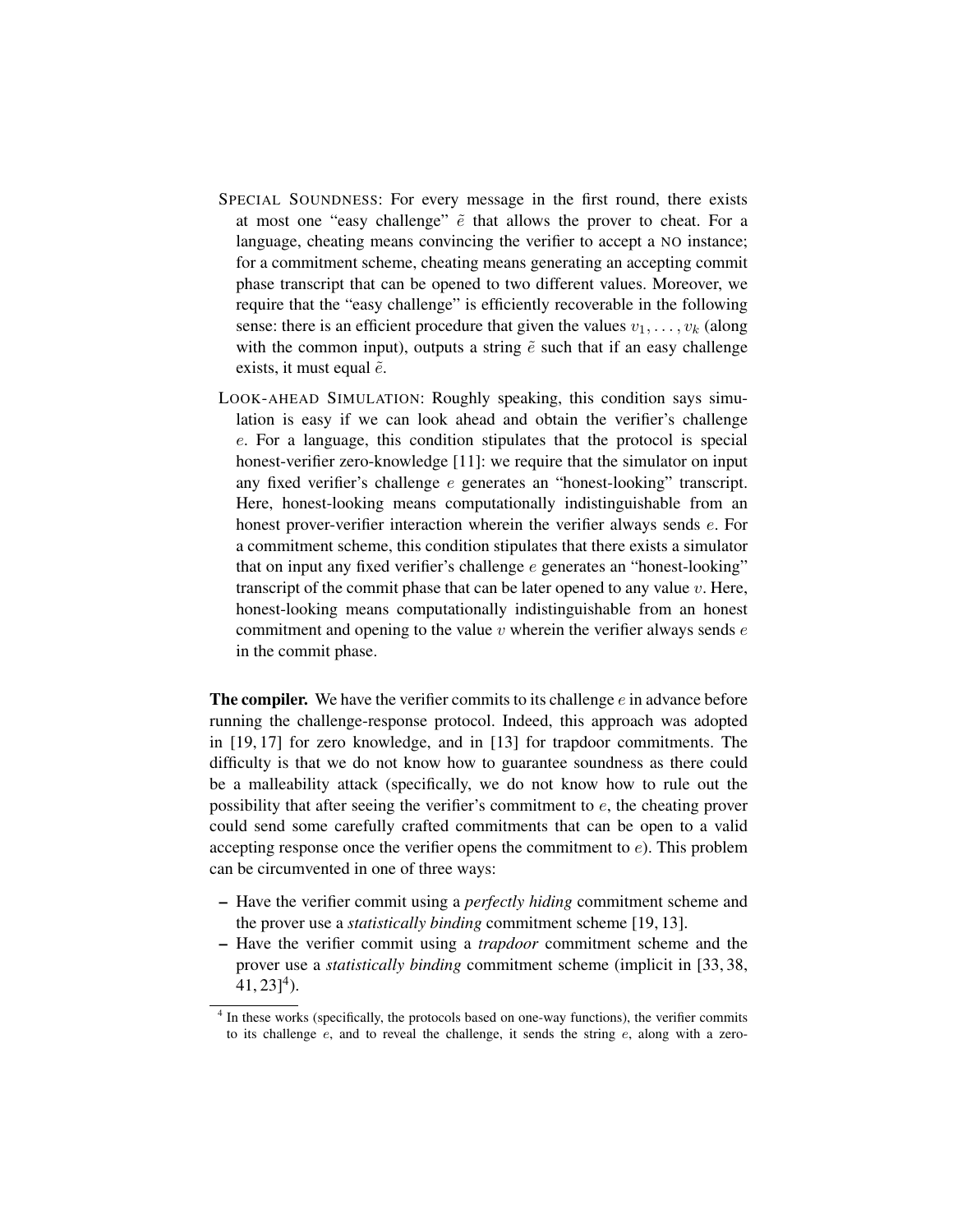– Have both the prover and verifier commit using a *computationally hiding* commitment scheme, but have the prover prove that it "knows" the values underlying its commitments (e.g., by using a zero-knowledge proof of knowledge) before the verifier opens the commitment to its challenge [17, Sec 4.9.2.2].

We adopt the third approach in this paper. Specifically, we use an extractable commitment scheme, which is informally a commitment scheme with a proof of knowledge property. Such a commitment scheme can be constructed via blackbox access to any commitment scheme using cut-and-choose techniques [38, 14]. Note that the first approach cannot work in our setting because there is no black-box construction of constant-round perfectly hiding commitment schemes from one-way functions [25], whereas the second requires a functionality that we are trying to construct.

Towards trapdoor commitments & parallel coin-tossing. For zero-knowledge arguments, Blum's challenge-response protocol for the NP-complete problem Graph Hamiltonicity [4] suffices. On the other hand, for trapdoor commitments, we need to design a new challenge-response protocol because we do not know how to efficiently recover the easy challenge in the [13] protocol. Next, we show how to derive an extractable trapdoor commitment scheme starting from any trapdoor commitment scheme (such as ours), and from there, we obtain a constant-round parallel coin-tossing protocol from the works of [3, 8].

# 3 Preliminaries

We will use  $1^k$  to denote the security parameter. We refer the reader to [17] for definitions of various cryptographic notions, such as zero knowledge.

Commitment schemes. Recall that a commitment scheme Com is a 2-party protocol between a sender  $\mathcal C$  and a receiver  $\mathcal R$ . In this paper, we always refer to computationally hiding commitment schemes. The binding property however, may be either statistical or computational. A commitment scheme has a commit phase and an open phase; we only consider commitment schemes where the open phase consists of a single message from the sender to the receiver. We know that there is a black-box construction of a 2-round statistically binding commitment scheme from any one-way function [35, 26].

knowledge proof that the value in the commitment is  $e$ ; the verifier is effectively using a trapdoor commitment.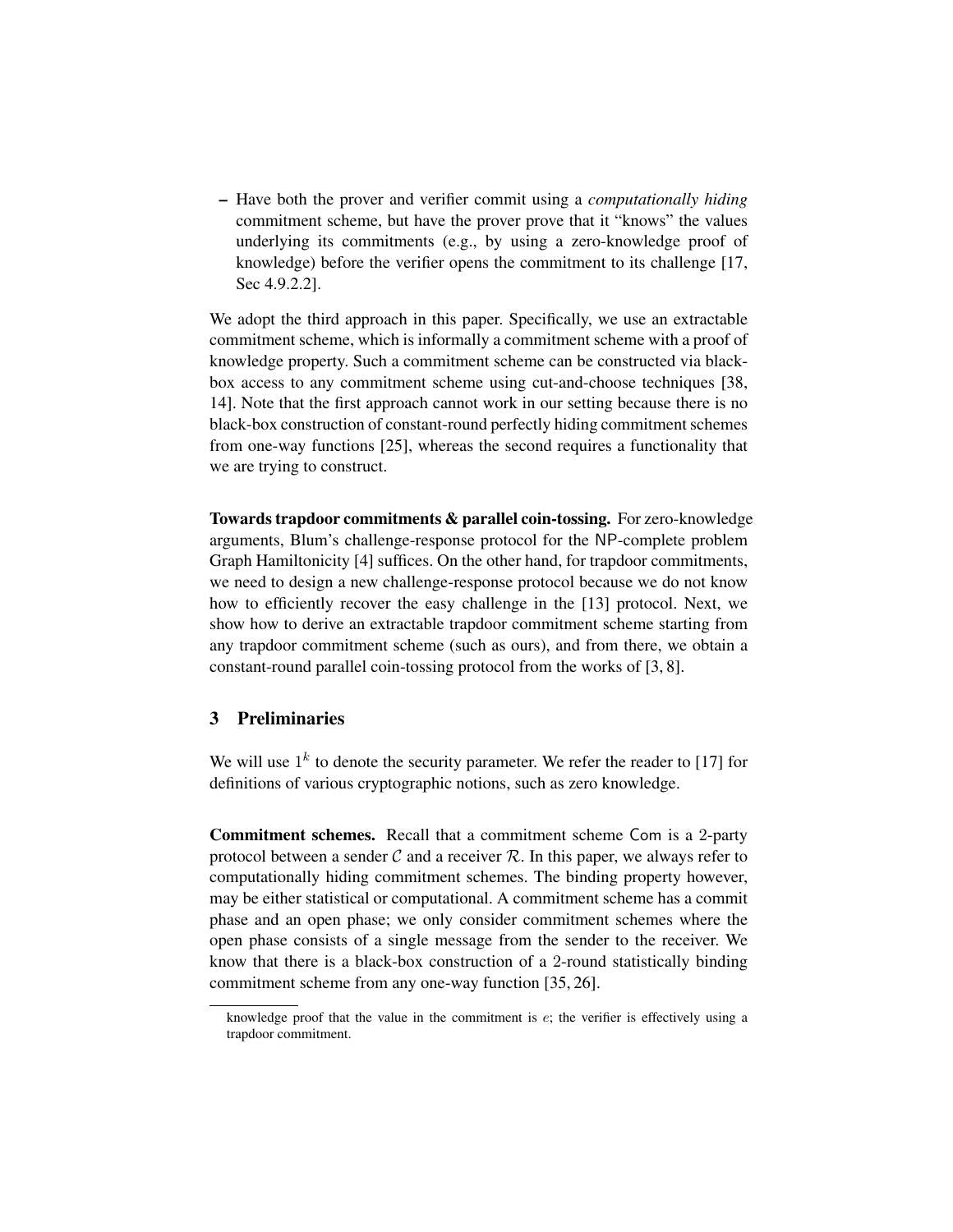**Trapdoor commitment schemes.** Let  $(C, \mathcal{R})$  be a (computationally hiding) commitment scheme. We say that  $(C, \mathcal{R})$  is a trapdoor commitment scheme if there exists an expected polynomial-time probabilistic oracle machine  $S =$  $(S_1, S_2)$  such that for any PPT  $\mathcal{R}^*$  and all  $v \in \{0, 1\}^n$ , the output  $(\tau, w)$  of the following experiments are computationally indistinguishable:

- an honest sender C interacts with  $\mathcal{R}^*$  to commit to v, and then opens the commitment:  $\tau$  is the view of  $\mathcal{R}^*$  in the commit phase, and w is the message  $\mathcal C$  sends in the open phase.
- the simulator S generates a simulated view  $\tau$  for the commit phase, and then opens the commitment to  $v$  in the open phase: formally,  $\mathcal{S}_1^{\mathcal{R}^*}(1^n,1^{\bar{k}}) \rightarrow (\tau,\text{STATE}), \mathcal{S}_2(\text{STATE},v) \rightarrow w.$

**Extractable commitment schemes.** Let  $(C, \mathcal{R})$  be a statistically binding commitment scheme. We say that  $(C, \mathcal{R})$  is an extractable commitment scheme if there exists an expected polynomial-time probabilistic oracle machine (the extractor) E that given oracle access to any PPT cheating sender  $C^*$  outputs a pair  $(\tau, \sigma^*)$  such that:

- $-$  (simulation)  $\tau$  is identically distributed to the view of  $\mathcal{C}^*$  at the end of interacting with an honest receiver  $R$  in commit phase.
- (extraction) the probability that  $\tau$  is accepting and  $\sigma^* = \bot$  is negligible.
- (binding) if  $\sigma^* \neq \perp$ , then it is statistically impossible to open  $\tau$  to any value other than  $\sigma^*$ .

We will also consider extractable commitment schemes that are computationally binding; the definition is as above, except if  $\sigma^* \neq \bot$ , we only require that it is computationally infeasible to open  $\tau$  to any value other than  $\sigma^*$ .

# 4 Extractable commitment schemes.

The basic construction. The following protocol used in the works of [14, 38, 40] (also [30]) yields an extractable commitment scheme, starting from any commitment scheme Com:

PROTOCOL ExtCom.

- Common input: security parameter  $1^k$ .
- Sender's input: a string  $\sigma \in \{0, 1\}^m$ .

COMMIT PHASE.

- The sender commits (using Com) to k pairs of strings  $(v_1^0, v_1^1), \ldots, (v_k^0, v_k^1)$ where  $(v_i^0, v_i^1) = (\eta_i, \sigma \oplus \eta_i)$  and  $\eta_1, \ldots, \eta_k$  are random strings in  ${0,1}^m$ .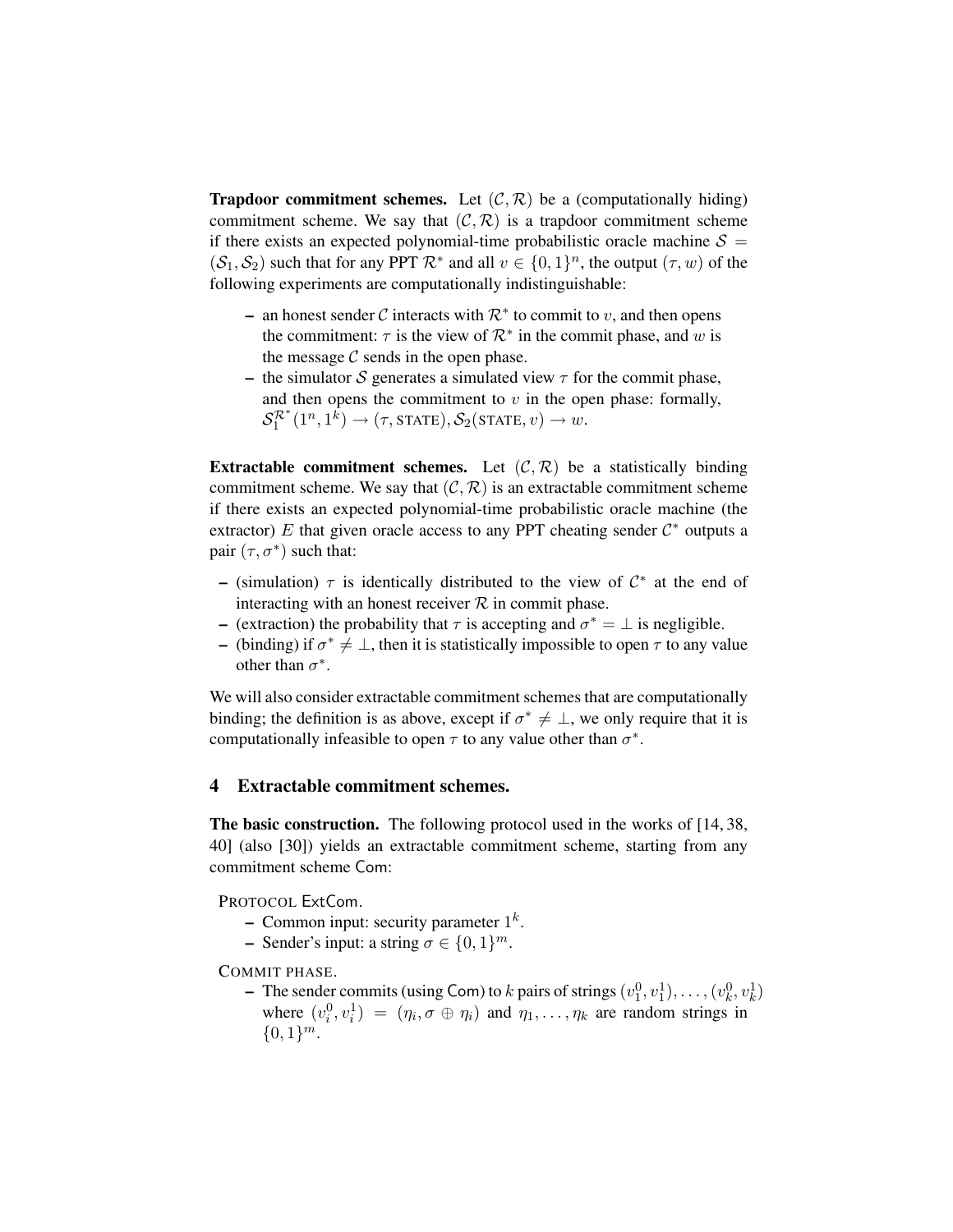- Upon receiving a challenge  $e = (e_1, \ldots, e_k)$  from the receiver, the sender opens the commitments to  $v_1^{e_1}, \ldots, v_k^{e_k}$ .
- The receiver checks that the openings are valid.

OPEN PHASE.

- The sender sends  $\sigma$  and opens the commitments to all k pairs of strings.
- The receiver checks that all the openings are valid, and also that  $\sigma =$  $v_1^0 \oplus v_1^1 = \cdots = v_k^0 \oplus v_k^1.$

We sketch the proof (implicit in [14, 38, 40]) that ExtCom is an extractable commitment scheme.

- *Computationally hiding.* The proof proceeds by a hybrid argument. Fix a cheating receiver,  $\sigma$ ,  $\sigma'$  and suppose we want to show that  $ExtCom(\sigma)$ and  $ExtCom(\sigma')$  are computationally indistinguishable. In the *i*'th hybrid distribution, the first i pairs of strings are random shares of  $\sigma$  and the last  $k - i$  pairs of strings are random shares of  $\sigma'$ . Suppose we have a distinguisher for the i'th and  $i + 1$ 'th hybrids. If the distribution of the bit  $e_i$ is noticeably biased, then we can break the hiding property of the underlying commitment Com right away. Otherwise, we can guess  $e_i$  with probability roughly 1/2 and obtain a distinguisher for Com $(\sigma \oplus \eta_i)$  and Com $(\sigma' \oplus \eta_i)$ .
- *Extractable.* We start with the easier case where Com is statistically binding, upon which ExtCom is also statistically binding. Fix a cheating sender  $C^*$ . We construct the extractor  $E$  as follows:
	- 1. First, simulate an execution of  $C^*$  by internally emulating an honest receiver R to obtain a transcript  $\tau$  of the commit phase. If  $\tau$  is rejecting, then output  $(\tau, \perp)$  and halt.
	- 2. If  $\tau$  is accepting with some challenge e, then keep rewinding  $C^*$  with random challenges until we receive another accepting response from  $\mathcal{C}^*$ with some challenge e'. If  $e = e'$ , then output  $(\tau, \perp)$  and halt. Otherwise, extract a value  $\sigma^*$  from the  $\mathcal{C}^*$ 's responses to distinct challenges  $e, e'$  (by combining the appropriate shares), and output  $(\tau, \sigma^*)$ .

Now, suppose the probability over  $e$  that we obtain an accepting transcript  $\tau$ is p. Then, the expected number of queries E makes to  $\mathcal{C}^*$  is  $(1-p)+p\cdot\frac{1}{p}\leq$ 2. Also, the failure probability, i.e., the probability that  $\tau$  is accepting and  $e = e'$  is at most  $p \cdot \frac{2^{-k}}{n}$  $\frac{-k}{p} = 2^{-k}.$ 

We can still use the same extractor  $E$  in the case where Com is computationally binding. Now, if there is a cheating sender that can open the commitment in  $\tau$  to a different value from  $\sigma^*$ , then we can combine this with the opening to  $\sigma^*$  obtained by E to derive an efficient adversary that breaks the binding property of Com.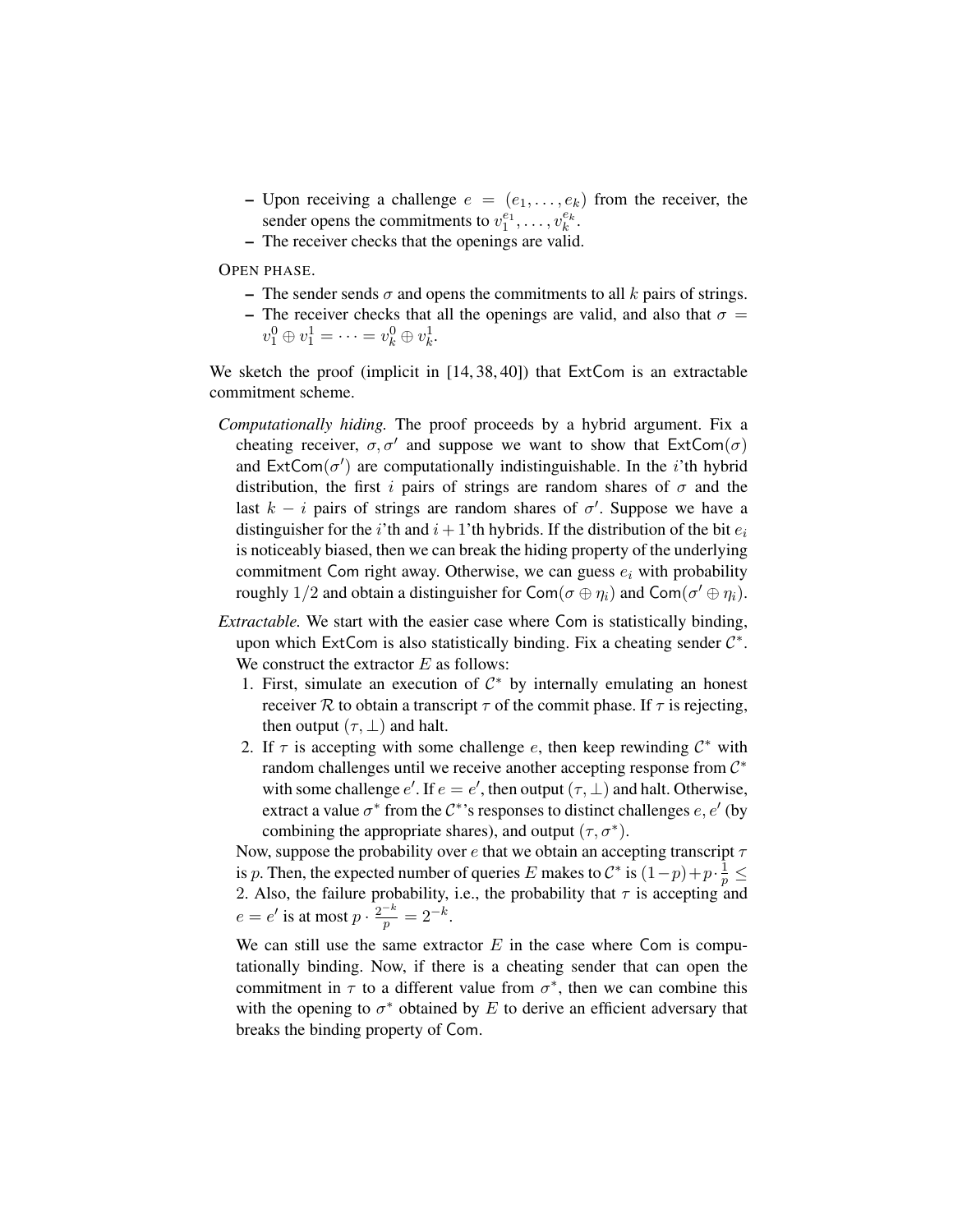The parallel variant. For our compiler, we will actually need an extractable commitment scheme to a string  $\sigma$  for which we can open any subset of the bits in  $\sigma$  without compromising the security (i.e. hiding) of the remaining bits. We may obtain such a scheme PExtCom by running ExtCom to commit to each bit of  $\sigma$  in parallel. That PExtCom is hiding follows from the more general fact that the hiding property of commitment schemes is preserved under parallel composition. To show that PExtCom is extractable, we may use the same extractor  $E$  as before, except for a modification in step 2. Note that the receiver's challenge in PExtCom is a  $k$ -tuple of  $m$ -bit strings, which again we denote by  $e \in (\{0,1\}^m)^k$ . Once we obtain responses to two challenges  $e, e'$  in Step 2, we proceed as follows: if  $e'$  agrees with  $e$  in any of the  $k$  components, we output  $(\tau, \perp)$  and halt. Otherwise, we will be able to extract each of the m bits in the  $m$  parallel executions of ExtCom. As before, the expected number of queries  $E$  makes to  $C^*$  is at most 2. The failure probability in this case is now at most  $m \cdot 2^{-k}$ .

#### 5 Zero-knowledge arguments for NP

Look-ahead zero-knowledge proof system. We use as our look-ahead zeroknowledge proof system the parallel repetition variant of Blum's Hamiltonicity protocol [4], which we already know to be special honest-verifier zeroknowledge.

HAMILTONICITY PROTOCOL  $\Pi_{HAM}$ .

- Common input: a graph  $G$  on  $n$  vertices.
- Prover's input, a cycle  $h$  in  $G$
- 1. The prover picks random permutations  $\pi_i$  over  $[n]$  and commits to  $v_i =$  $(\pi_i, A_i)$ , where  $A_i$  denotes the adjacency matrix of the graph  $\pi_i(G)$ .
- 2. Upon receiving the verifier's challenge  $e = (e_1, \ldots, e_k)$ , the prover responds as follows for each  $i = 1, \ldots, k$ : if  $e_i = 0$ , it opens the commitment to  $(\pi_i, A_i)$ ; if  $e_i = 1$ , it opens the commitment to entries in  $A_i$  corresponding to the edges of the cycle  $\pi_i(h)$ .
- 3. The verifier checks that the openings are valid and in addition, that  $A_i =$  $\pi_i(G_i)$  if  $e_i = 0$  and that the open entries correspond to edges of a Hamiltonian cycle if  $e_i = 1$ .

We just need to verify that the easy challenge is efficiently recoverable:

*Special soundness.* Given a non-Hamiltonian graph G and the values  $v_i$  =  $(\pi_i, A_i)$ , we can compute  $\tilde{e} = (\tilde{e}_1, \dots, \tilde{e}_k)$  as follows:  $\tilde{e}_i$  equals 0 if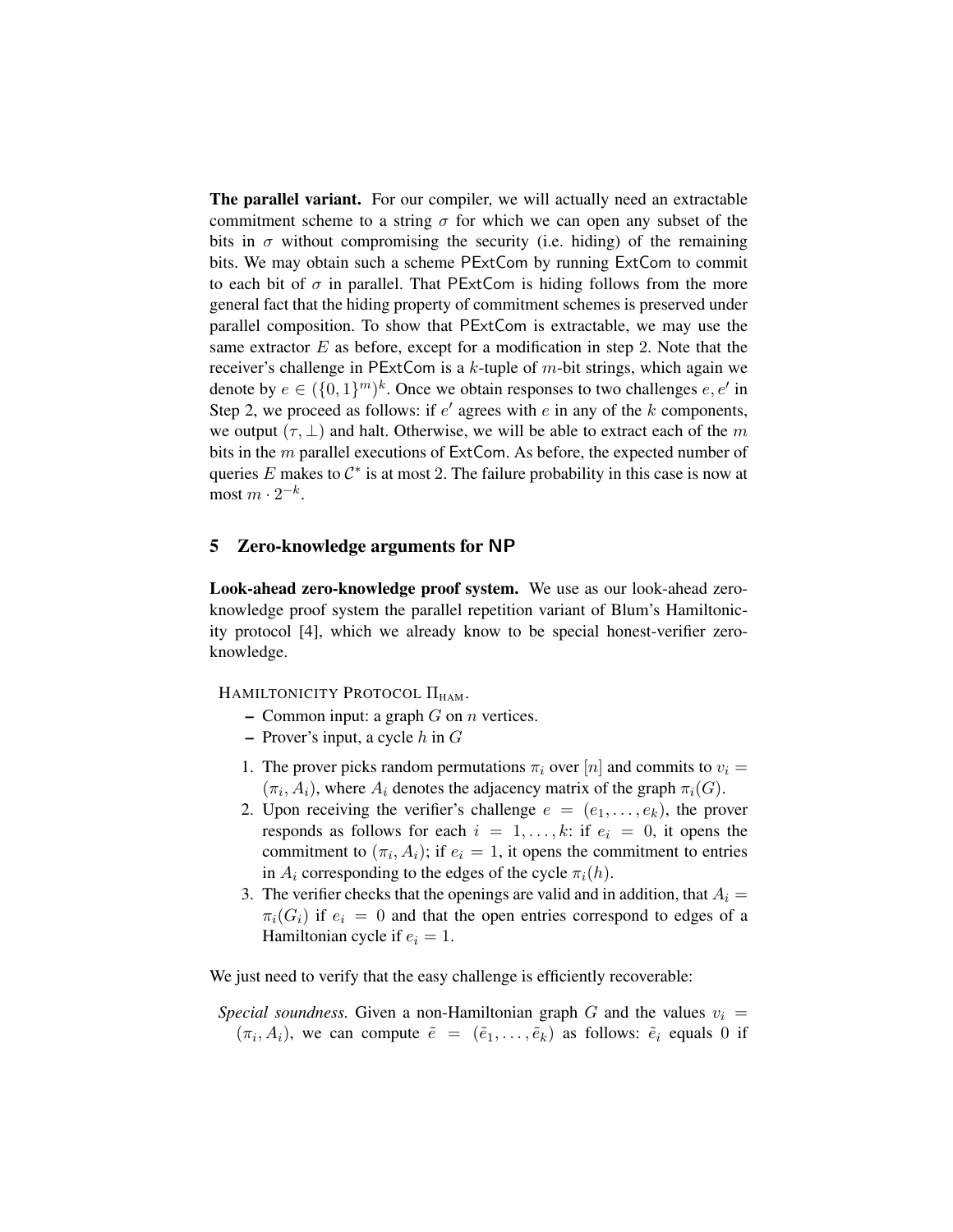$\pi_i(G) = A_i$  and 1 otherwise. It is easy to see that if an easy challenge (that allows the prover to cheat) exists, then it must equal  $\tilde{e}$ .<sup>5</sup>

The zero-knowledge argument system. The zero-knowledge protocol is as follows:

- 1. The verifier picks a random  $e \in \{0,1\}^k$  and commits to e using Com, a statistically-binding commitment scheme.
- 2. The prover commits to  $v_1, \ldots, v_k$  as in  $\Pi_{HAM}$  using PExtCom.
- 3. The verifier opens the commitment to e.
- 4. The prover aborts if the opening to  $e$  is not valid. Otherwise, it responds to the challenge *e* according to  $\Pi_{HAM}$ .
- 5. The verifier runs the final verification step as in  $\Pi_{HAM}$ .

The analysis. Completeness is straight-forward.

Computational soundness. Suppose there exists a cheating prover  $P^*$  (WLOG deterministic) that convinces the verifier to accept a non-Hamiltonian graph G with probability  $\epsilon = 1/\text{poly}(k)$ . Intuitively this means that  $P^*$  on input Com(e) predicts e with probability roughly  $\epsilon \gg 2^{-k}$ , which must contradict the hiding property of Com. More formally, fix the graph  $G$ , and we know that with probability  $\epsilon/2$  over e,  $P^*$  succeeds with probability  $\epsilon/2$ . Let  $\Gamma$  denote the set of such challenges  $e$ , so  $|\Gamma| \geq \frac{\epsilon}{2} \cdot 2^k$ , and consider the procedure A that on input a commitment  $Com(e)$ :

- 1. sends  $\mathsf{Com}(e)$  to  $P^*$ ;
- 2. uses the extractor for PExtCom with  $P^*$  as the cheating sender to obtain commitments to  $v_1, \ldots, v_k$  along with the values  $v_1, \ldots, v_k$ .
- 3. computes a candidate easy challenge  $\tilde{e}$  from  $v_1, \ldots, v_k$  and outputs  $\tilde{e}$ .

It is easy to see that for all  $e \in \Gamma$ ,  $Pr[A(\textsf{Com}(e)) \to e] \geq \frac{\epsilon}{2} - \text{neg}(k) \geq \frac{\epsilon}{4}$  $\frac{\epsilon}{4}$ . By using a non-uniform reduction, we may WLOG assume that  $0^k \in \Gamma$ . Now, the sets of strings  $\Gamma'$  in the output of  $A(\text{Com}(0^k))$  that occurs with probability at least  $\frac{\epsilon}{8}$  is at most  $\frac{8}{\epsilon}$ . Since  $|\Gamma'| < |\Gamma|$ , there must exist a string, say  $1^k$ , that lies in  $\Gamma$  but outside  $\Gamma'$ . Now,

$$
1^k \notin \Gamma' \Rightarrow \Pr[A(\text{Com}(0^k)) \to 1^k] \le \frac{\epsilon}{8}
$$
  

$$
1^k \in \Gamma \Rightarrow \Pr[A(\text{Com}(1^k)) \to 1^k] \ge \frac{\epsilon}{4}
$$

This yields a distinguisher for Com $(0^k)$  and Com $(1^k)$ , which contradicts the hiding property of Com.

 $<sup>5</sup>$  Note that determining whether an easy challenge exists is NP-hard, since we must determine</sup> whether  $A_i$  contains a cycle.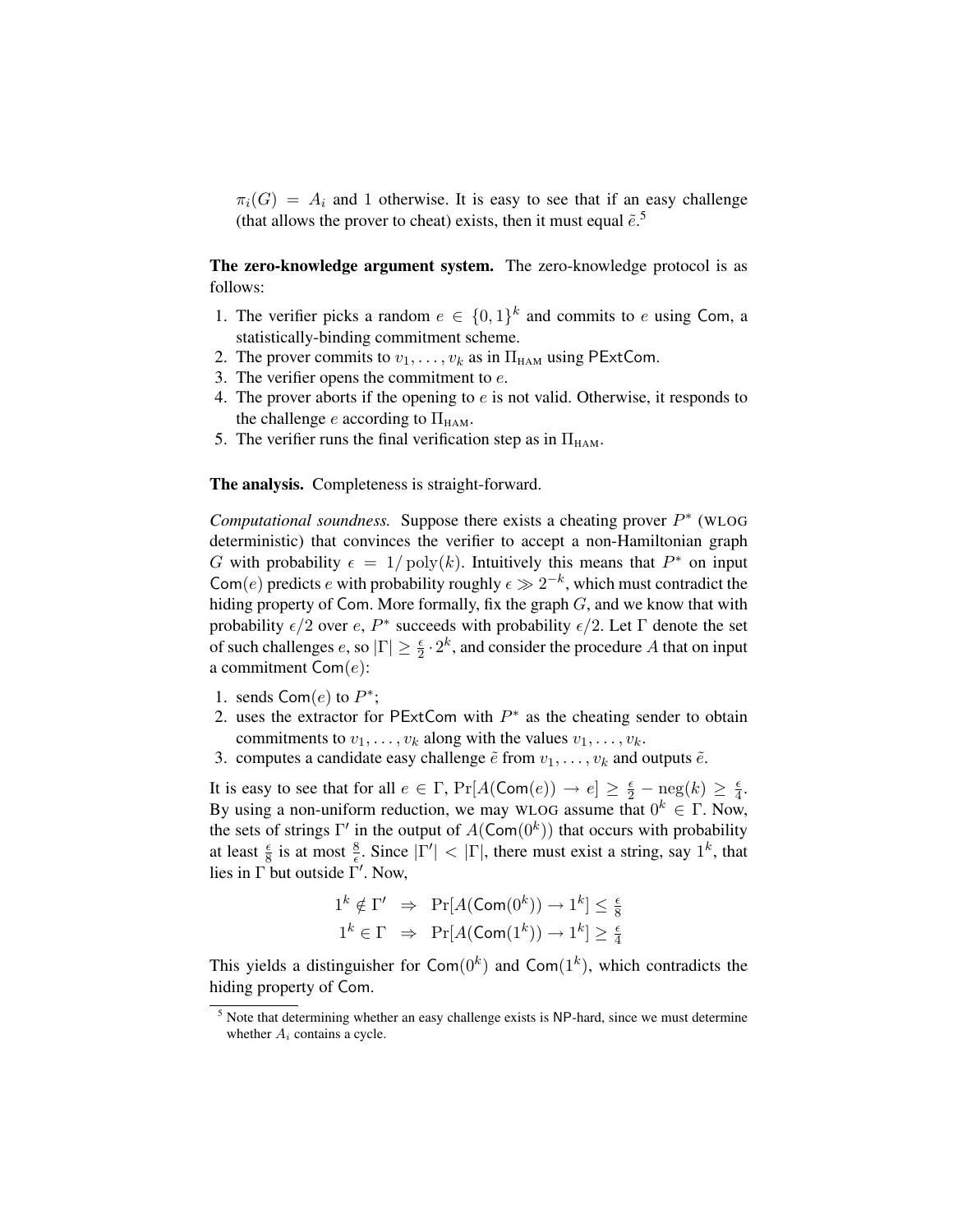*Zero-knowledge.* The zero-knowledge simulator is virtually identically to that in the Goldreich-Kahan protocol [19]. Roughly speaking, upon receiving the verifier's commitment to  $e$ , the prover sends the cheating verifier  $V^*$  dummy commitments. If the verifier aborts, we are basically done. Otherwise, we learn the challenge  $e$  and then we could use the honest-verifier zero-knowledge simulator to complete the simulation. As in [19], we will need to estimate the probability that  $V^*$  aborts on dummy commitments.

Argument of knowledge. We may obtain a zero-knowledge argument of knowledge for NP by instantiating the Feige-Shamir protocol [16] with the trapdoor commitment scheme, which we present in the next section.

# 6 Trapdoor commitments

We construct a "look-ahead trapdoor commitment". This is a statistically binding commitment scheme wherein the commit phase comprises a 3-round challenge-response protocol. In addition, the scheme will be "look-ahead trapdoor" in the following sense: if we fix the receiver's challenge in the challenge-response phase, then we may generate a simulated transcript for the commit phase which we may later open to both a 0 and a 1. Moreover, the transcript together with either bit  $b$  is computationally indistinguishable from a legitimate commitment to  $b$  followed by an opening to  $b$ . We note similar constructions appear in [31, 30]. In addition, we stress that we cannot use the challenge-response protocol in [13] because we do not know how to efficient compute the easy challenge in that protocol.<sup>6</sup>

**Look-ahead trapdoor bit commitment.** To commit to a bit  $\sigma$ . Again, we fix some statistically binding commitment scheme Com.

COMMIT PHASE.

- Each  $v_i$  is a  $2 \times 2$  0,1-matrix given by

$$
\begin{pmatrix} v_i^{00} & v_i^{01} \\ v_i^{10} & v_i^{11} \end{pmatrix} = \begin{pmatrix} \eta_i & \sigma \oplus \eta_i \\ \eta_i & \sigma \oplus \eta_i \end{pmatrix}
$$

<sup>6</sup> Roughly speaking, easy challenges in [13] are the first-round messages in Naor's commitment scheme [35] that allow a computationally unbounded sender to cheat, i.e. strings of the form  $G(a) \oplus G(b) \in \{0,1\}^k$  ranging over all  $a, b \in \{0,1\}^k$ , and where  $G: \{0,1\}^{k/3} \to \{0,1\}^k$ is a pseudorandom generator.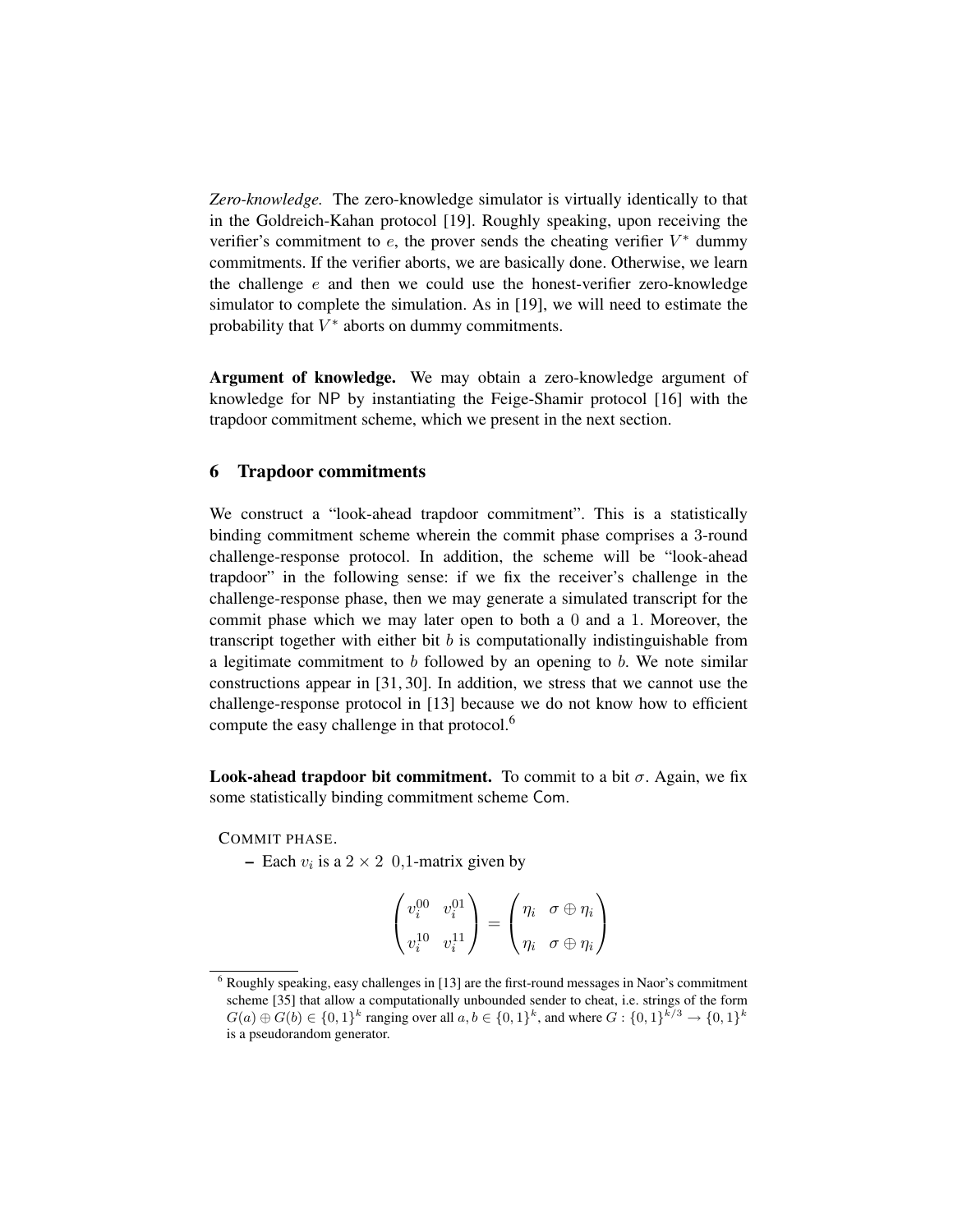where  $\eta_i$  is a random bit. The sender commits to  $v_1, \ldots, v_k$  using Com (bit by bit in parallel). In addition, the sender prepares  $(a_1^0, a_1^1), \ldots, (a_k^0, a_k^1)$  where  $a_i^{\beta}$  $\sum_{i=1}^{p}$  is the opening of the commitment to  $v_i^{0\beta}$  $_{i}^{0\beta},v_{i}^{1\beta}$  $i^{1/2}$  (i.e., either the left or right column of  $v_i$ ).

- Upon receiving a challenge  $e = (e_1, \ldots, e_k)$  from the receiver, the sender responds with  $a_1^{e_1}, \ldots, a_k^{e_k}$ .
- The receiver checks that the openings are valid and that  $v_i^{0e_i} = v_i^{1e_i}$  for  $i = 1, 2, \ldots, k$  (i.e., every column that is open contains two equal bits).

OPEN PHASE.

- The sender sends  $\sigma$ . In addition, it chooses a random  $\gamma \in \{0, 1\}$ , sends  $\gamma$ , opens the commitments to  $v_i^{\gamma 0}$  $\tilde{v}^0, v_i^{\gamma 1}$  $i^{\gamma_1}$  for  $i = 1, 2, \ldots, k$  (i.e., either the top rows or the bottom rows of all the matrices).
- The receiver checks that all the openings are valid, and also that  $\sigma$  =  $v_1^{\gamma 0} \oplus v_1^{\gamma 1} = \cdots = v_k^{\gamma 0} \oplus v_k^{\gamma 1}$  $\hat{k}^{\mathbf{1}}$ .

Analysis. It is straight-forward to show that the commitment scheme is computationally hiding.

*Special soundness.* Suppose we have a cheating sender that generates a transcript for the commit phase that can be successfully open to both a 0 and a 1. It must be the case that every matrix  $v_i$  contains at least one column with two unequal bits; call that column  $\tilde{e_i}$ . Then, the cheating sender will get caught in the commit phase unless  $e = \tilde{e} = (\tilde{e}_1, \dots, \tilde{e}_k)$ . Moreover, given  $v_1, \ldots, v_k$  it is easy to compute  $\tilde{e}$ .

*Look-ahead trapdoor.* We construct a simulator as follows:

– Given the challenge e, pick a random  $\beta \in \{0, 1\}$ , and prepare the matrices  $v_i$  as follows:

$$
\begin{pmatrix} v_i^{00} & v_i^{01} \\ v_i^{10} & v_i^{11} \end{pmatrix} = \begin{pmatrix} \eta_i & \beta \oplus \eta_i \\ \eta_i & \bar{\beta} \oplus \eta_i \end{pmatrix}
$$
 if  $e_i = 0$ ; and  

$$
\begin{pmatrix} v_i^{00} & v_i^{01} \\ v_i^{10} & v_i^{11} \end{pmatrix} = \begin{pmatrix} \beta \oplus \eta_i & \eta_i \\ \bar{\beta} \oplus \eta_i & \eta_i \end{pmatrix}
$$
 otherwise;

where  $\eta_i$  is a random bit. When the receiver sends e, open the commitments to  $v_i^{0e_i}$  and  $v_i^{1e_i}$  like the honest sender.

– To open to  $\sigma$ , send  $\gamma = \beta \oplus \sigma$ , and open the commitments to  $v_i^{\gamma 0}$  $\tilde{v}^0, v_i^{\gamma 1}$ i for  $i = 1, 2, ..., k$ .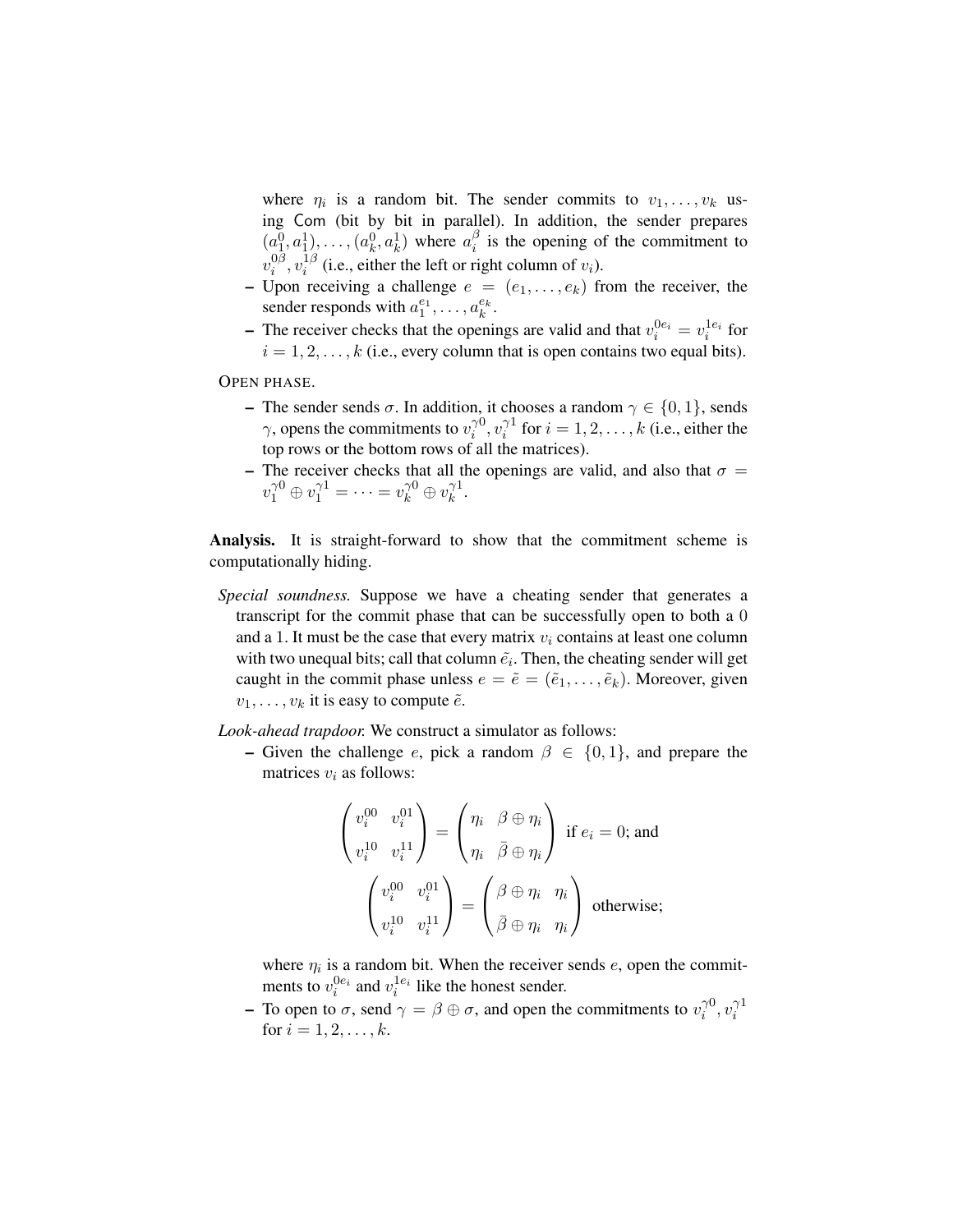The trapdoor bit commitment scheme. The construction and the analysis is completely analogous to the zero-knowledge protocol. The verifier begins by committing to a random challenge  $e \in \{0,1\}^k$  using a statistically-binding commitment Com, and then we proceed according to the look-ahead scheme except the prover commits using ExtCom. Completeness is again straight-forward. Establishing computational binding is analogous to establishing computational soundness for the zero-knowledge protocol; we transform any cheating sender a distinguisher for Com by arguing that it must on input  $Com(e)$  predict e with noticeable probability. Trapdoor simulation is again based on the Goldreich-Kahan simulation strategy [19].

Extension to multiple bits. We claim that by running the trapdoor bit commitment scheme in parallel, we obtain a trapdoor commitment scheme for multiple bits, with the additional property that we can open the commitment to any subset of the bits without compromising the security of the remaining bits. We know that parallel repetition preserves the hiding and binding properties of commitment schemes. To see that the parallel version is still trapdoor, observe that we may still use the Goldreich-Kahan simulation strategy and that the lookahead simulation property is preserved under parallel repetition.

# 7 Parallel coin-tossing

We present a constant-round parallel coin-tossing protocol in this section. Using the composition theorem in [6] and the results of [3, 8], it is sufficient to implement the ideal string commitment functionality  $\mathcal{F}_{Com}$  (shown in Fig 2) with stand-alone security a la  $[21, 5, 18]$  in constant rounds. Moreover, by the results of [7], it suffices to construct a constant-round extractable trapdoor commitment scheme.

Extractable trapdoor commitment scheme. We provide a general construction of an extractable trapdoor commitment scheme ExtTDCom starting from any trapdoor commitment scheme TDCom: simply instantiate the protocol ExtCom with the trapdoor commitment scheme TDCom. Specifically, the sender in ExtTDCom on input a string  $\sigma \in \{0,1\}^m$ , commits to k pairs of strings  $(v_1^0, v_1^1), \ldots, (v_k^0, v_k^1)$  (with  $v_1^0 \oplus v_1^1 = \cdots = v_k^0 \oplus v_k^1 = \sigma$ ) using TDCom, by treating the  $k$  pairs of strings as a single string of length  $2km$ . The trapdoor property is straight-forward: if we could equivocate on the commitment to the string  $(v_1^0, v_1^1), \ldots, (v_k^0, v_k^1)$ , then we could easily equivocate on the commitment to  $\sigma$ . The extractable property is already established in Section 4.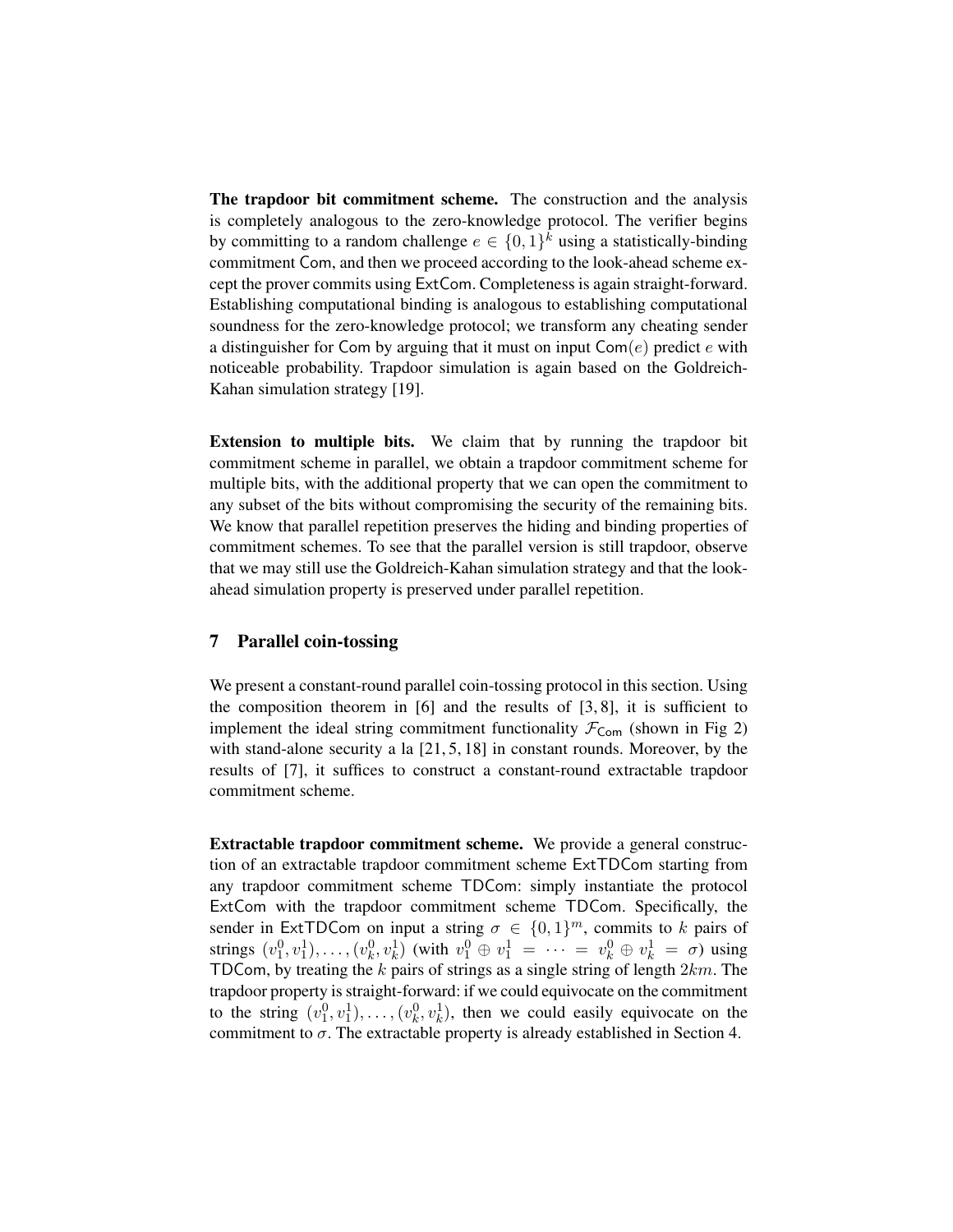| <b>Functionality</b> $\mathcal{F}_{Com}$                                                                                                                                |  |  |  |  |
|-------------------------------------------------------------------------------------------------------------------------------------------------------------------------|--|--|--|--|
| 1. Upon receiving input (Commit, sid, $P_i$ , x) from $P_i$ where $x \in \{0,1\}^m$ ,                                                                                   |  |  |  |  |
| internally record the tuple $(P_i, P_j, x)$ and send the message $(sid, P_i, P_j)$<br>to the adversary; When receiving (ok) from the adversary, output                  |  |  |  |  |
| (Receipt, $sid, P_i$ ) to $P_j$ . Ignore all subsequent (Commit, ) inputs.                                                                                              |  |  |  |  |
| 2. Upon receiving a value (0pen, sid) from $P_i$ , where a tuple $(P_i, P_j, x)$ is<br>recorded, send $(x)$ to the adversary; When receiving $(ok)$ from the adversary, |  |  |  |  |
| output (Open, $sid, x$ ) to $P_i$ .                                                                                                                                     |  |  |  |  |

Fig. 2. Ideal String Commitment Functionality

The coin-tossing protocol. For self-containment, we present the coin-tossing protocol based directly on ExtTDCom.

- 1. Party 1 chooses a random  $s_1 \in \{0,1\}^m$  and commits to  $s_1$  using ExtTDCom. Party 2 aborts with output  $\perp$  if the commitment protocol fails.
- 2. Party 2 chooses  $s_2 \in \{0,1\}^m$  and sends  $s_2$  to Party 1.
- 3. If Party 1 receives an invalid message from Party 2, then Party 1 aborts. Otherwise, Party 1 opens the commitment to  $s_1$ . Party 2 aborts with output  $\perp$  if the opening is invalid.
- 4. Output: both parties output  $s_1 \oplus s_2$ .

The high level proof strategy is as follows.

- If Party 1 is corrupted, we will use the extractor for  $ExtIDCom$  to extract  $s_1$ and then set  $s_2 = s_1 \oplus s$  (where s is the string chosen by the trusted party).
- If Party 2 is corrupted, we will use the trapdoor commitment property so that upon receiving  $s_2$  from Party 2, the simulator can open the commitment to  $s_1 = s \oplus s_2$ .

## 8 Non-malleable commitments

We begin by describing a commitment scheme satisfying some strong notions of extractability and hiding, based on an encoding scheme from [9].

An intermediate construction. To commit to a string v with parameter  $1^{\ell}$  ( $\ell$  is the length of the identities):

COMMIT PHASE.

1. The receiver commits to a random subset  $S \subset [10k]$  of size k using Com.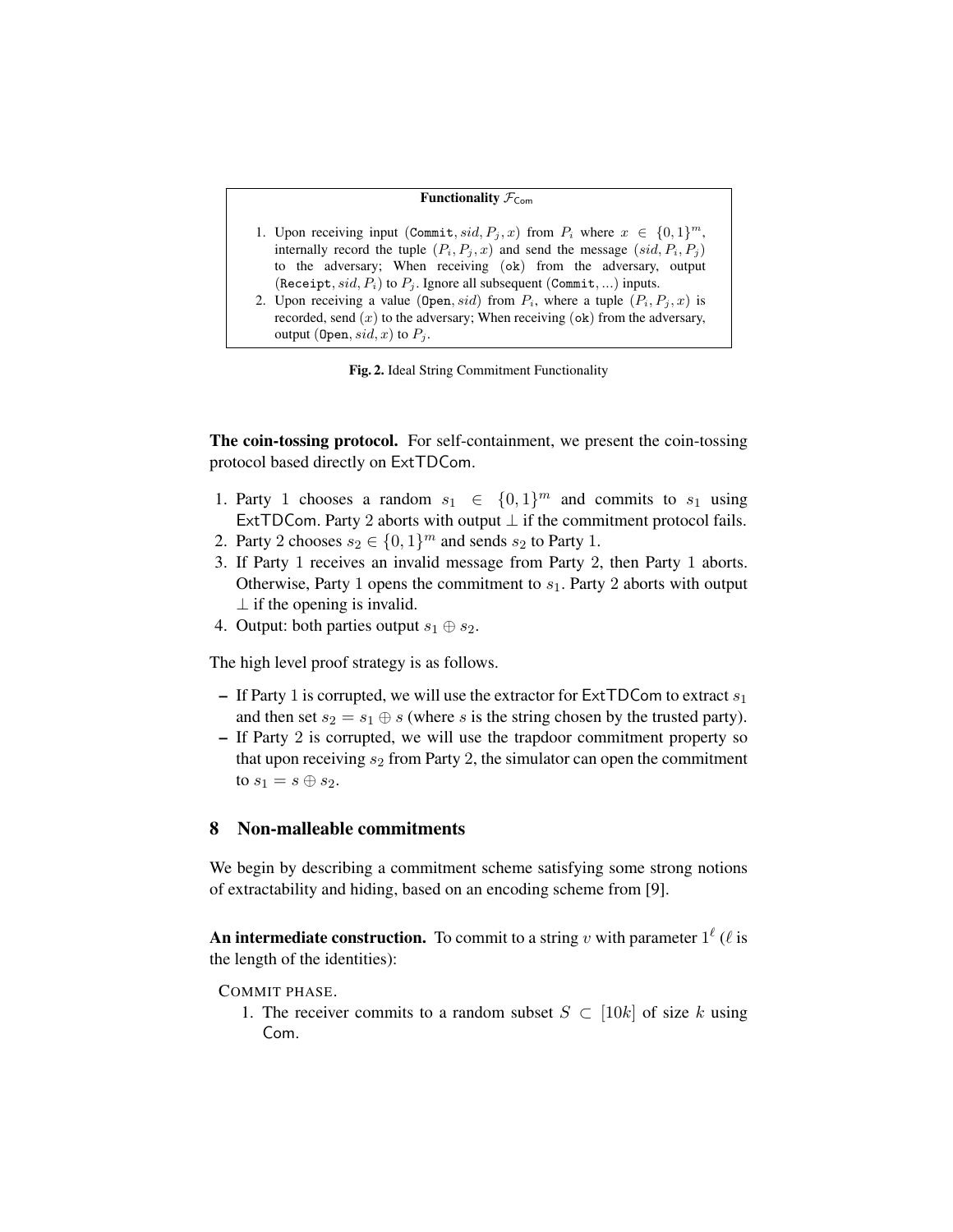- 2. The sender picks random  $\alpha_1, \dots, \alpha_k \in \text{GF}(2^n)$  and set  $s_j = p(j), j \in \mathbb{Z}$ [10k] where  $p(x) = v + \alpha_1 x + ... + \alpha_k x^k$ . (Note that  $(s_1, ..., s_{10k})$ encodes v under the Reed-Solomon code.) The sender then commits to  $(s_1, \ldots, s_{10k})$  a total of  $2\ell$  times using PExtCom sequentially.
- 3. The receiver opens the commitment to  $S$ .
- 4. The sender opens the 2 $\ell$  commitments to the value  $s_i$  for all  $j \in S$ .
- 5. The receiver checks that for each  $j \in S$ , the  $2\ell$  commitments to  $s_j$  open to the same value.

OPEN PHASE.

- 1. The sender sends v and opens the commitments to  $(s_1, \ldots, s_{10k})$  in the first execution of PExtCom.
- 2. The receiver computes the codeword  $w = (w_1, \ldots, w_{10k})$  that agrees with  $(s_1, \ldots, s_{10k})$  in at least 9k positions, and checks that  $(s_1, \ldots, s_{10k})$ is a codeword corresponding to v and that for all  $j \in S$ ,  $s_j = w_j$ .

We sketch the properties satisfied by this commitment scheme, and defer the analysis to the full version of this paper.

- *Extractability.* There exists expected polynomial-time probabilistic oracle machines  $E_1, E_2, \ldots, E_{2\ell}$  such that for all  $i = 1, 2, \ldots, 2\ell$ , the machine  $E_i$  given oracle access to any PPT cheating sender  $C^*$  outputs a pair  $(\tau, \sigma^*)$ such that
	- (simulation)  $\tau$  is identically distributed to the view of  $C^*$  at the end of interacting with an honest receiver  $R$  in commit phase.
	- (strong extraction) the pair  $(\tau, \sigma^*)$  is computationally indistinguishable from the view of  $C^*$  at the end of interacting with an honest receiver  $R$ in commit phase, together with the committed value implicitly specified by the view.

We will also require that the machine  $E_i$  extracts from the *i*'th execution of PExtCom, for  $i = 1, \ldots, 2\ell$ .

*Hiding.* We require that the commitment scheme is (computationally) hiding even against a PPT cheating receiver  $\mathcal{R}^*$  that may request for an arbitrary number of additional commitments to  $(s_1, \ldots, s_{10k})$  using PExtCom, along with the openings to  $s_j$  for each  $j \in S$  in these additional commitments.

We stress that the notion of extractability above is stronger than that in Section 3. In particular, it guarantees that if there is no valid opening for the commit phase transcript  $\tau$ , then the extractor must output  $\sigma^* = \perp$ .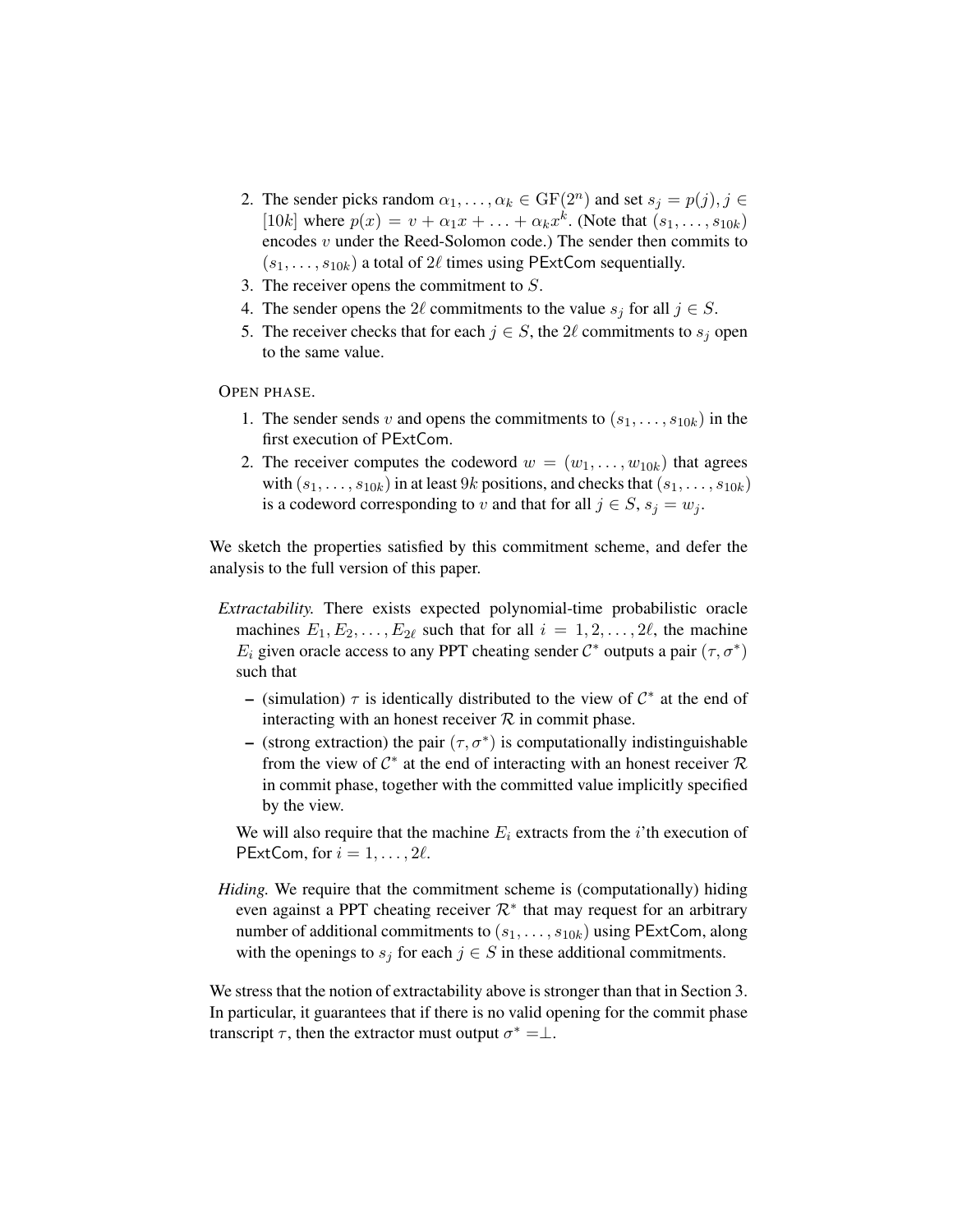Achieving non-malleability. To obtain a non-malleable commitment scheme from the previous construction, we just need to schedule the messages in the  $2\ell$  copies of PExtCom according to the message scheduling in [14]. It follows from the analysis in [32] that the resulting  $O(n)$ -round commitment scheme is one-many non-malleable. By further applying the results in [14, 32], we obtain a  $O(\log n)$ -round non-malleable commitment and a  $O(n)$ -round concurrent nonmalleable commitment.

## References

- 1. BARAK, B. How to go beyond the black-box simulation barrier. In *FOCS* (2001), pp. 106– 115.
- 2. BEAVER, D. Adaptive zero knowledge and computational equivocation. In *STOC* (1996), pp. 629–638.
- 3. BLUM, M. Coin flipping by telephone. In *CRYPTO* (1981), pp. 11–15.
- 4. BLUM, M. How to prove a theorem so no one else can claim it. In *Proc. ICM* (1986).
- 5. CANETTI, R. Security and composition of multiparty cryptographic protocols. *J. Cryptology 13*, 1 (2000), 143–202.
- 6. CANETTI, R. Universally composable security: A new paradigm for cryptographic protocols. In *FOCS* (2001), pp. 136–145.
- 7. CANETTI, R., AND FISCHLIN, M. Universally composable commitments. In *CRYPTO* (2001), pp. 19–40.
- 8. CANETTI, R., AND RABIN, T. Universal composition with joint state. In *CRYPTO* (2003), pp. 265–281.
- 9. CHOI, S. G., DACHMAN-SOLED, D., MALKIN, T., AND WEE, H. Black-box construction of a non-malleable encryption scheme from any semantically secure one. In *TCC* (2008), pp. 427–444.
- 10. CHOI, S. G., DACHMAN-SOLED, D., MALKIN, T., AND WEE, H. Simple, black-box constructions of adaptively secure protocols. In *TCC* (2009). to appear.
- 11. CRAMER, R., DAMGÅRD, I., AND SCHOENMAKERS, B. Proofs of partial knowledge and simplified design of witness hiding protocols. In *CRYPTO* (1994), pp. 174–187.
- 12. DAMGÅRD, I., AND ISHAI, Y. Constant-round multiparty computation using a black-box pseudorandom generator. In *CRYPTO* (2005), pp. 378–394.
- 13. DI CRESCENZO, G., AND OSTROVSKY, R. On concurrent zero-knowledge with preprocessing. In *CRYPTO* (1999), pp. 485–502.
- 14. DOLEV, D., DWORK, C., AND NAOR, M. Nonmalleable cryptography. *SIAM J. Comput. 30*, 2 (2000), 391–437.
- 15. EVEN, S., GOLDREICH, O., AND LEMPEL, A. A randomized protocol for signing contracts. In *CRYPTO* (1982), pp. 205–210.
- 16. FEIGE, U., AND SHAMIR, A. Zero knowledge proofs of knowledge in two rounds. In *CRYPTO* (1989), pp. 526–544.
- 17. GOLDREICH, O. *Foundations of Cryptography: Basic Tools*. Cambridge University Press, 2001.
- 18. GOLDREICH, O. *Foundations of Cryptography: Volume II, Basic Applications*. Cambridge University Press, 2004.
- 19. GOLDREICH, O., AND KAHAN, A. How to construct constant-round zero-knowledge proof systems for NP. *J. Cryptology 9*, 3 (1996), 167–190.